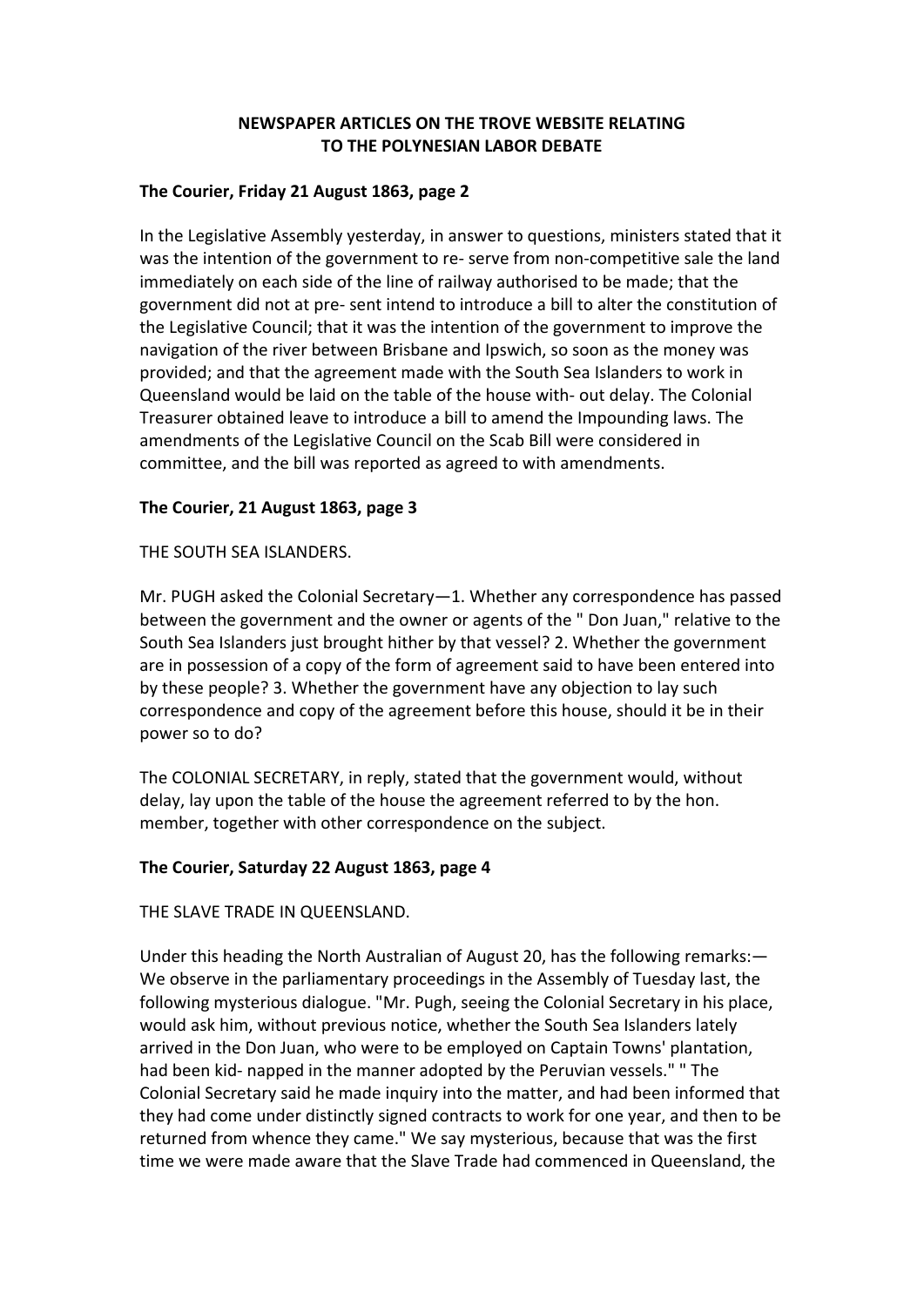repudiation of the Colonial Secretary to the contrary notwithstanding. Wishing to be enlightened on the subject we referred to our files of the Courier, and there find recorded the following:—

"August 15.—Don Juan, schooner, 100tons, Captain———, from Sydney."

That is all; even the Captain was palpably so ashamed of the whole affair, that he has managed to have his name suppressed, whilst the cargo of miserable wretches are not even alluded to. We would ask any one acquainted with the usual manner of reporting vessels, whether the whole affair is not palpably rank, and stinks to heaven. We shall investigate this matter thoroughly; and Mr. Pugh should not have sat down apparently satisfied with the reply of the Colonial Secretary which he must have known—to use a mild term—was but bunkum, used to shield a friend. We shall not be satisfied until some member of the house obtains a select committee to sift the matter to the bottom, so that we may know the circumstances under which traffic in human flesh is being carried on. Call it what you will, it simply resolves itself into a branch of the Peruvian slave trade under a milder name. We perfectly remember that Mr. Benjamin Boyd deluged the colony of New South Wales with South Sea Islanders, to the horror and disgust of the colonists. A law was then passed, which is still in force withdrawing all pagans from the hereperation of the Masters' and Servants' Act that had the desired effect, for so soon as the deluded Islanders became acquainted with their legal rights they deserted wholesale, and the result was they were obliged to be sent back from whence they came. This is a very serious subject, and one in which the colony is deeply interested. As by the answer of Mr. Herbert to Mr. Pugh it is clear that the government are winking at the disgraceful transaction; it behoves the people's representatives, therefore, to be up and doing, to suppress this traffic in its infancy. It is a crying disgrace upon the colony, and can only bring a curse with it; no reason can be urged for such an unnatural proceeding when hundreds of thousands of our fellow countrymen are starving at home ——seeking employment and cannot find it.

# **The Courier, Monday 24 August 1863, page 2**

Slave trade in Queensland

# (To the Editor of the Courier)

SIR, ‐ Under the above heading I find a paragraph in the North Australian, in which the writer is pleased to indulge in some remarks relative to Captain Towns' recent importation of South Sea Islanders, which I must beg you will allow me space to reply to, more especially as you have inserted the said paragraph in your issue of to‐ day, thereby, of course, giving still greater currency to the gross, and perhaps wilful misrepresentations it contains. I should not have thought it worth while to reply, but I believe, in consequence of the unwarranted assertions in the local press, the prevailing idea in the public mind is that these natives have been kidnapped.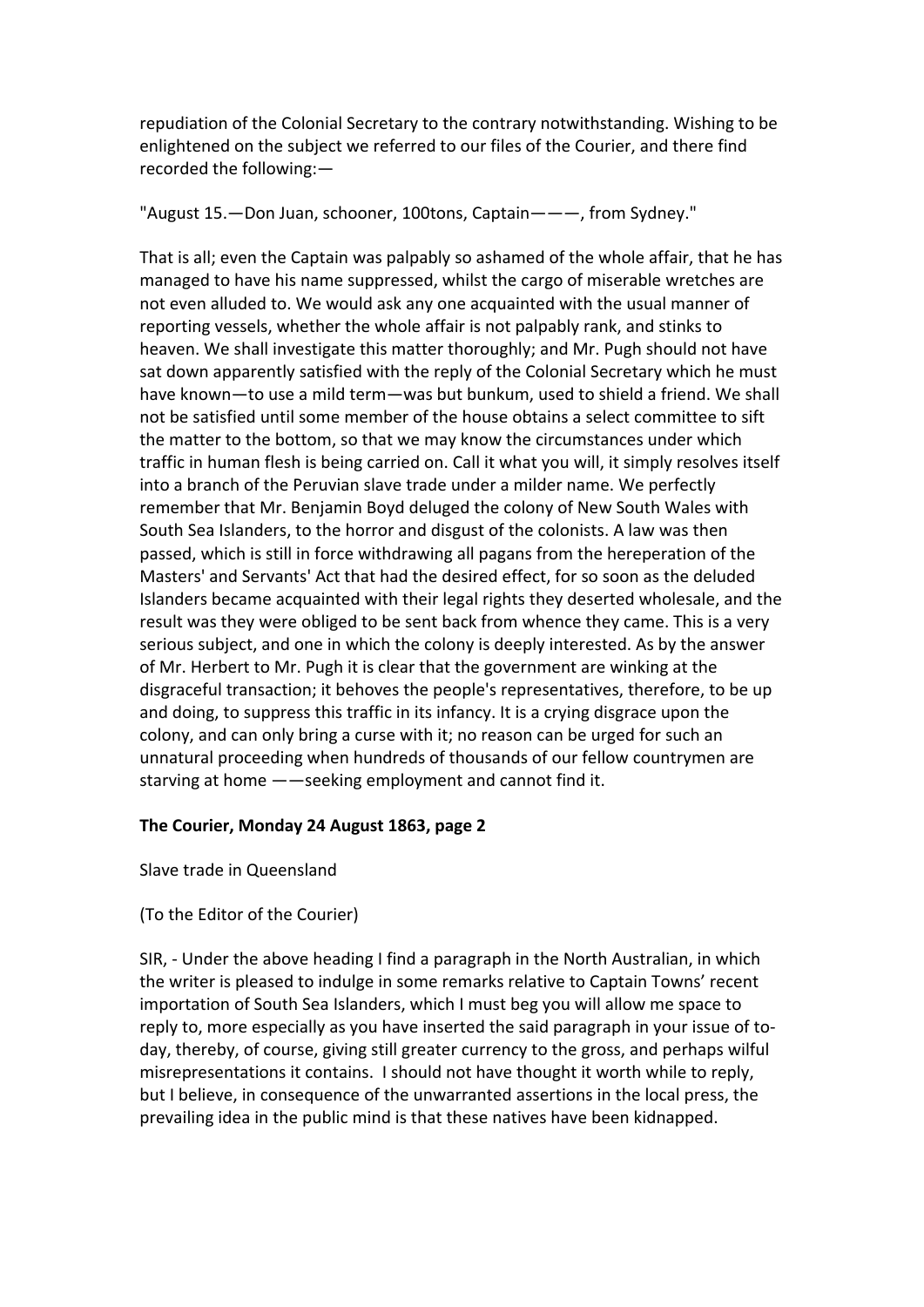The announcement of the Don Juan's arrival was no doubt incorrectly stated, and the information meagre in the extreme: with whom the fault rested I shall presently show. In reference to this the North Australian says: "Even the captain was so ashamed of the whole affair that he has managed to have his name suppressed, whilst the cargo of miserable wretches are not even alluded to. We would ask anyone acquainted with the usual manner of reporting vessels whether the whole affair is not palpably rank and stinks to heaven. I must say the language id decidedly original and beautifully descriptive. I hope the ill‐favor of the thoughts, words, and deeds of the compose of that paragraph may not reach such an attitude.

The circumstances connected with the Don Juan's arrival are simply these:‐ The vessel anchored at the bar on Friday, the  $14<sup>th</sup>$  instant, at 9 p.m. The following morning the captain hoisted his number and the flag for the Health Officer. These were answered from the lightship, and no further notice was taken of him, nor questions asked. I suppose, as the vessel was a regular trader for some years between this port and Sydney, the people on board the lightship took it for granted she was from Sydney. The captain was anxiously expecting the Health Officer all Saturday, and at last on Sunday, at 2 p.m., he pulled up to Lytton, accompanied by Mr. Pilot Wyhorn. Of course, as the ship had not been passed by Dr. Hobbs, he could neither land nor send any letter up, so he shouted from the boat to one of the Customs' men, to request Mr. Macdonald to forward the intelligence of his arrival to Brisbane, telling him that the vessel was from the South Sea Islands, with natives. I may mention, the proper signals were also hoisted when the vessel was off the pilot station, at Cape Moreton.

As to the captain suppressing his name, the idea is really too absurd to notice, and how any man in his sane senses can write such bosh I cannot make out; however, I suppose he either forgot it or did not think it necessary, having shouted from the boat everything else. Even if he had, it is very certain that the newspapers would have spelt it wrong, being rather an uncommon name. This omission was remedied on his arrival in town, when the vessel was properly entered, and the cargo of "miserable wretches" duly reported at the Custom House and Shipping Office, and their names given in as well. Every particular that could be of any public interest was also furnished by the captain to both papers.

Is it not "palpably rand" that a newspaper writer should sit down and deliberately pen such gross charges, without taking the slightest trouble to ascertain whether they were correct or not?

A copy of Captain Towns' instructions to the master of the vessel and the interpreter, also his letter to the missionaries, and the form of agreement with the natives. I have handed to the Hon. The Colonial Secretary, who, in reply the questions of Theophilus P. Pugh, Esq., M.L.A., has laid them on the table of the house.

I must not trespass too much upon your space. I would just take notice of the concluding portion of the paragraph under review – about its being a crying disgrace,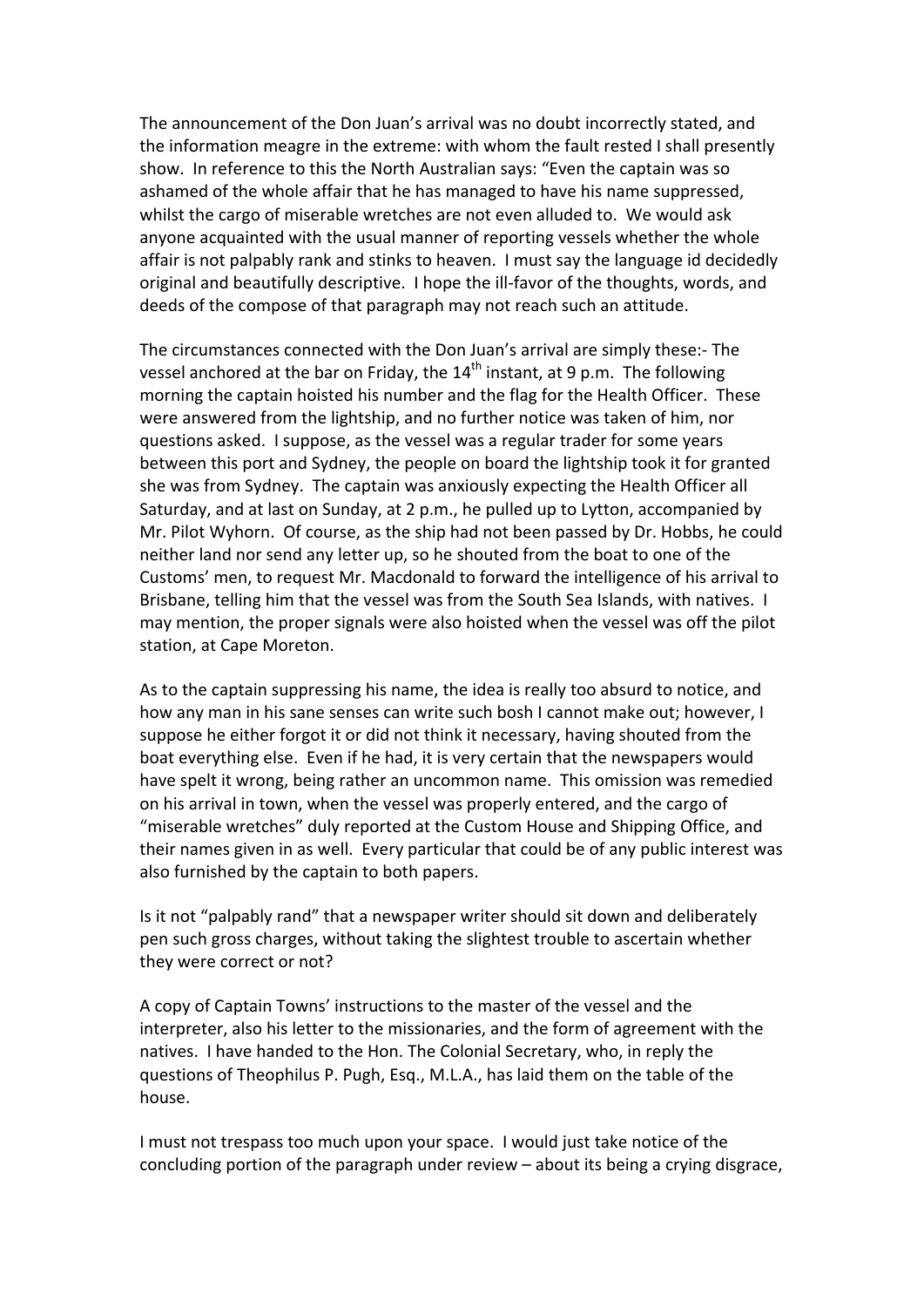&c, &c., &c. I can only say that I believe such men as Captain Towns are likely to be of more use to the "starving thousands" at home than the editor of the North Australian and Theophilus P. Pugh, Esq. M.L.A. I think his offer to bring fifty Lanchashire families out at his own expense, and his munificent donation to the Relief Fund (which may still be in the recollection of some of your readers) may be considered sufficient evidence that he is as mindful of the necessities of the poor people at home as all these pseudo‐patriots.

I believe were Captain Towns in Brisbane he would treat the affair as it deserves, with silent contempt; but being absent, I hardly think it fair he should be loaded with unlimited abuse without any chance to reply. I am afraid Captain Towns has the bad taste not to take in that highly respectably journal the North Australian, so I sent him by last mail a copy of Thursday's paper, to show that he has been honored not only with a passing notice, but even a leading article. The latter unfortunately I have not read.

In conclusion, I would say that the law of Queensland, as it at present stands, enables any capitalist to import and employ what labor he pleases. How will Captain Towns be deterred from getting as many of these islanders as he likes, though he incur the risk of the heavy displeasure of Theophilus P. Pugh, Esq, M.L.A., and the thunders of the North Australian.

So anxious were these native to come, when the matter was properly explained to them, that the captain had literally to drive about 130 of them on shore again. Proper huts for them, and a large room to mess in, have been erected on the plantation; and if Theophilus P. Pugh, Esq., M.L.A. wants to prevent the importation of these people, let him bring in a bill, and see if he can get it carried.

Yours obediently. W.H. Palmer South Brisbane, August 22.

### **The Courier, Friday 28 August 1863, page 2**

SLAVE TRADE IN QUEENSLAND (To the Editor of the Courier)

SIR – Will you allow me to inform your readers, in reply to queries, that these islanders are all free men brought here of their own free will for a specific purpose, and under specific conditions which they perfectly understand, at the end of their time to be returned from whence they came. In fact, they are just hired for twelve months. "British subjects" they are too - "fellow colonists".

I see a few sentences strung together in the North Australian in reply to my letter; but I can't see that they mean anything particular.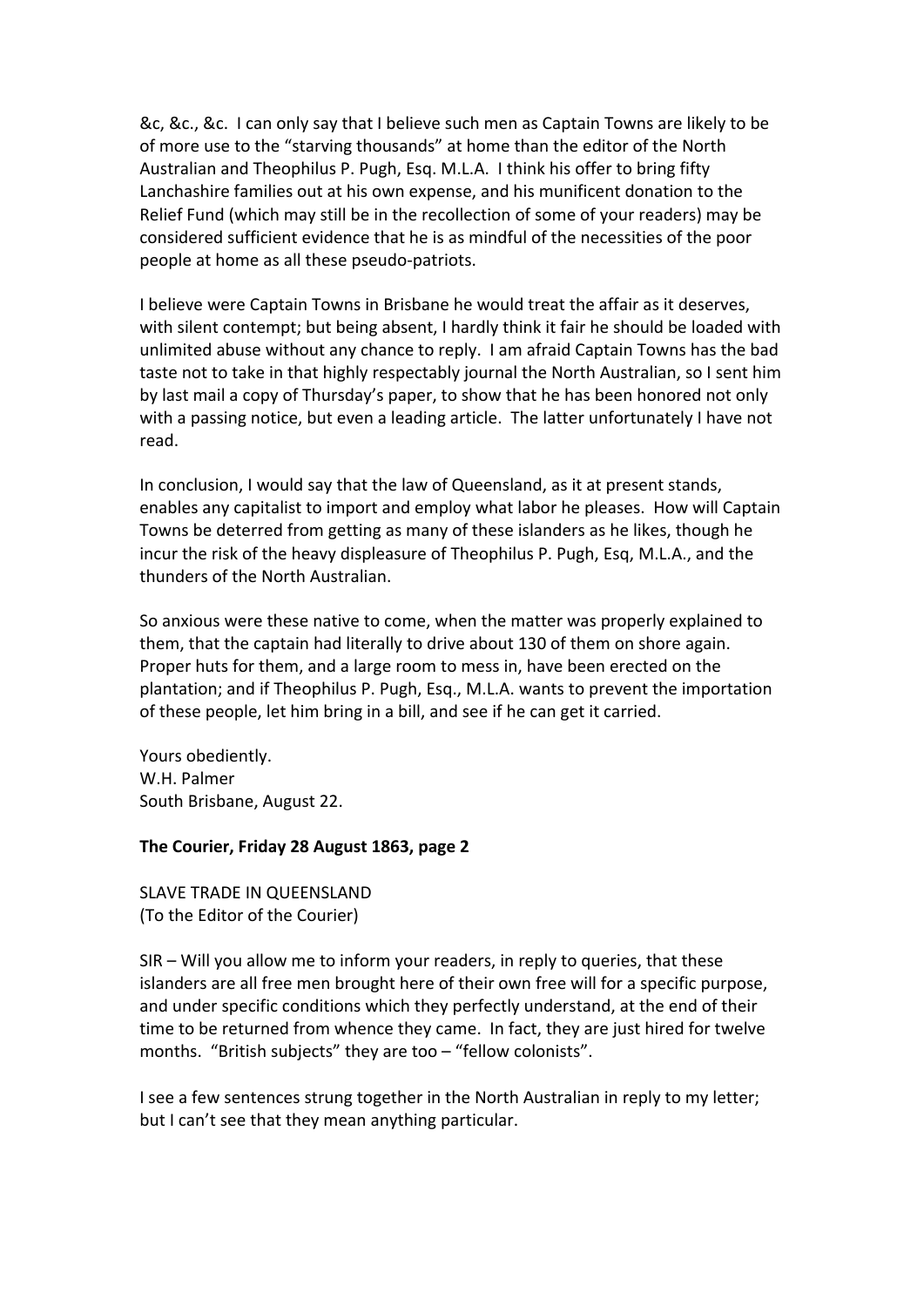I shall trouble you with no more letters on the "Slave Trade." It is with reluctance I have written what I have.

Yours very obediently. W.H. Palmer South Brisbane, August 26

#### **Empire, Thursday 3 September 1863, page 8**

THE HONORABLE ROBERT TOWNS, M.L.C. SYDNEY, TO THE HONORABLE R.G.W. HERBERT, ESQ, COLONIAL SECRETARY, QUEENSLAND

SIR – My attention has been called to the report of certain proceedings in the Assembly, in reference to the introduction of a number of natives from the South Sea Islanders, by the schooner Don Juan, for special service at my cotton plantation at the Logan.

The remarks in some of the newspapers to which this matter has given rise, I would, as I usually do, have treated with the silent contempt they merit; but the proceedings in this case, in which you have been called upon in your official place in Parliament to answer questions on a subject in which I am alone responsible, seem to me to be out of the ordinary course, and compel me in justice to you, as well as to myself, to state clearly the principle on which I have acted.

It maybe in your recollection that at the time when so much anxiety prevailed for the growth of cotton in Queensland with the view to the development of a new industrial resource on the colony, as well as to supply the want of raw material under which the Lancashire operatives were suffering so much, I applied for, and took up a maximum grant of cotton land – upon this speculation I have spent upwards of six thousand pounds without, as yet, any return.

It is true that the season has been much against the experiment, but the question of labour has had much more to do with this result, and has induced me to embark in the present South Sea Island immigration.

In the meanwhile I had engaged the service of a number of Germans, imported under the regulations and at the expense of the colony. These men, led away by the bad advice of their countrymen and others, who, on their arrival, persuaded them that they were working for wages below the current rates, became so discontented that they either bolted, or rendered their services almost worse than useless, so that my agent was glad to give up all claim to the fellows, whose laziness, combined with their large ration consuming and useless family, (for your laws do not seem to reach the wives and children) would have soon ruined the whole enterprise.

Observing that others similarly engaged in the cotton experiment were, like myself, suffering from the effects of European labour, I came to the conclusion that cotton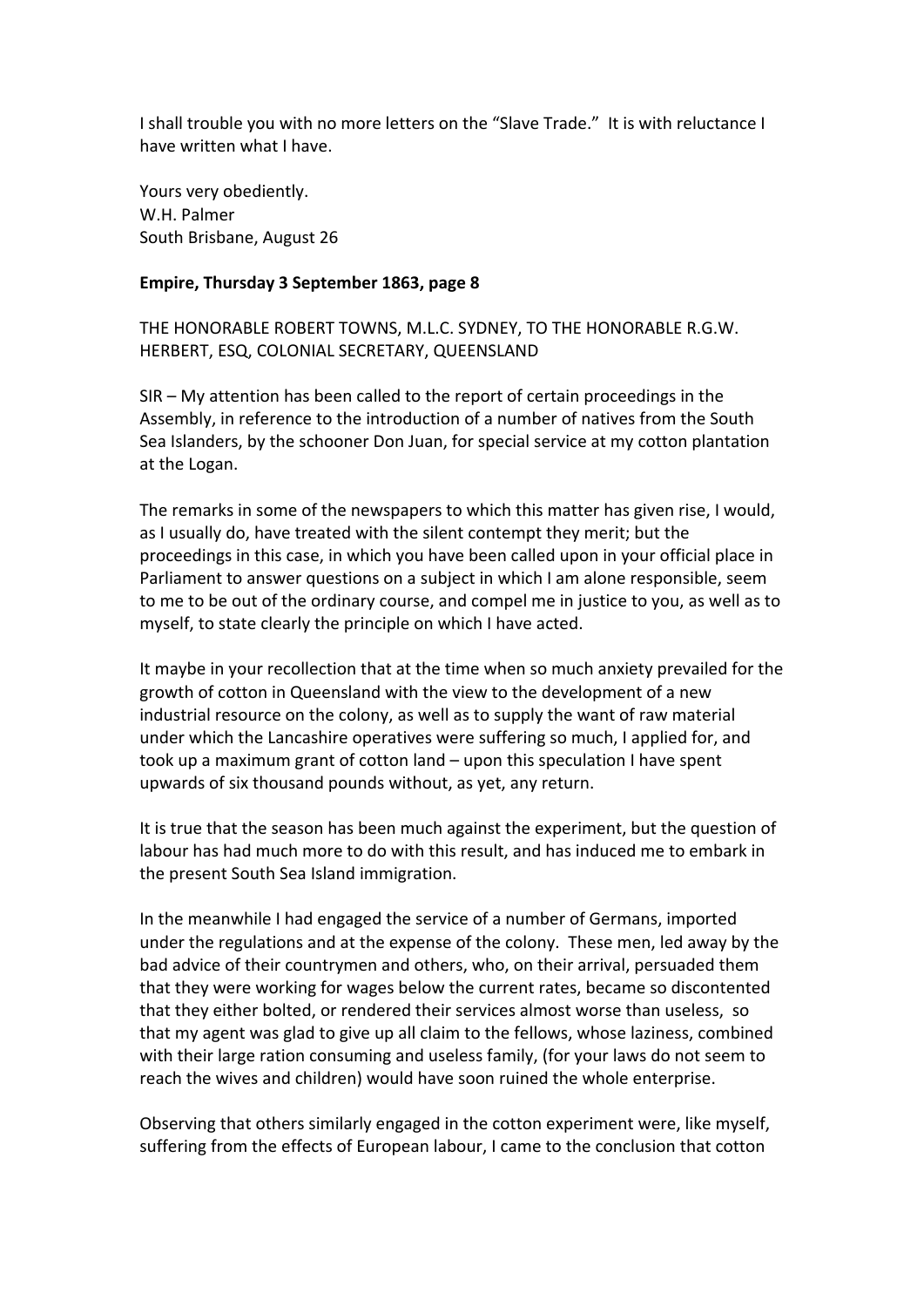growing upon a large scale either must be abandoned in Queensland, or be carried out by cheaper labour.

It will be in your recollection that the Legislature took the necessary steps to encourage Coolie labour from India; availing of this, I despatched a ship to Madras and Calcutta, to carry it out, but the scheme failed, from the unwillingness of the Indian Government to extend the facilities for drawing away the labour from the vast public works now being carried out in that empire, ‐ such at least was alleged as the reason, though, possibly, jealousy of our entering the lists as competitors with them in cotton growing was not without its influence.

Thus baffle din the proposed Indian Coolie immigration, I turned my attention to a class of people, to whom I am no stranger – the South Sea Islanders.

I have for many years been engaged in trade amongst these so‐called "savages," and have had many hundreds of them in my employ, both on shore an don board ship, and found them an industrious, trustable, and inoffensive race. I have always placed confidence in them, and they have, I believe, the greatest confidence in me and in my fulfilling the engagements I make with them, spending as I do many thousand annually amongst them in their own islands.

For the greater part of the work on a cotton plantation, I believe these Islanders will be found well suited; and instead of being attacked and branded in the way I have been, I think I deserve the thanks of the community for the introduction of that kind of labour which is suited to our wants, and which may save us from the inhumanity of driving to the exposed labour of field work, the less tropically hardy European women and children, for I suppose the most thorough advocate for European labour will admit, that in cotton clearing and picking, they, as well as the men, must take part in the labour.

Apart from the outburst of angry feeling and the senseless howl with which the Don Juan's arrival has been greeted, I feel confident I have the good wishes of the employers of labour by substituting this native labour, for the generous (!) pale faces who have been brought out at the expense of the country, who delight in scheming about rather than in honest working, and who feel insulted if you offer them for a day's work that which they have been accustomed to receive at home for a week's labour.

It is these drones in the hive of industry, whom I call the "breeches pocket patriots," who first drove me to the employment of native labour, and it is these men, or others pandering to their feelings and passions, who after putting the colony to so much expense for their own passage, and having done little or nothing to repay it, now seek to raise an outcry against those who cost the colony nothing for their passage, and who, I venture to predict, will leave a lasting benefit behind them.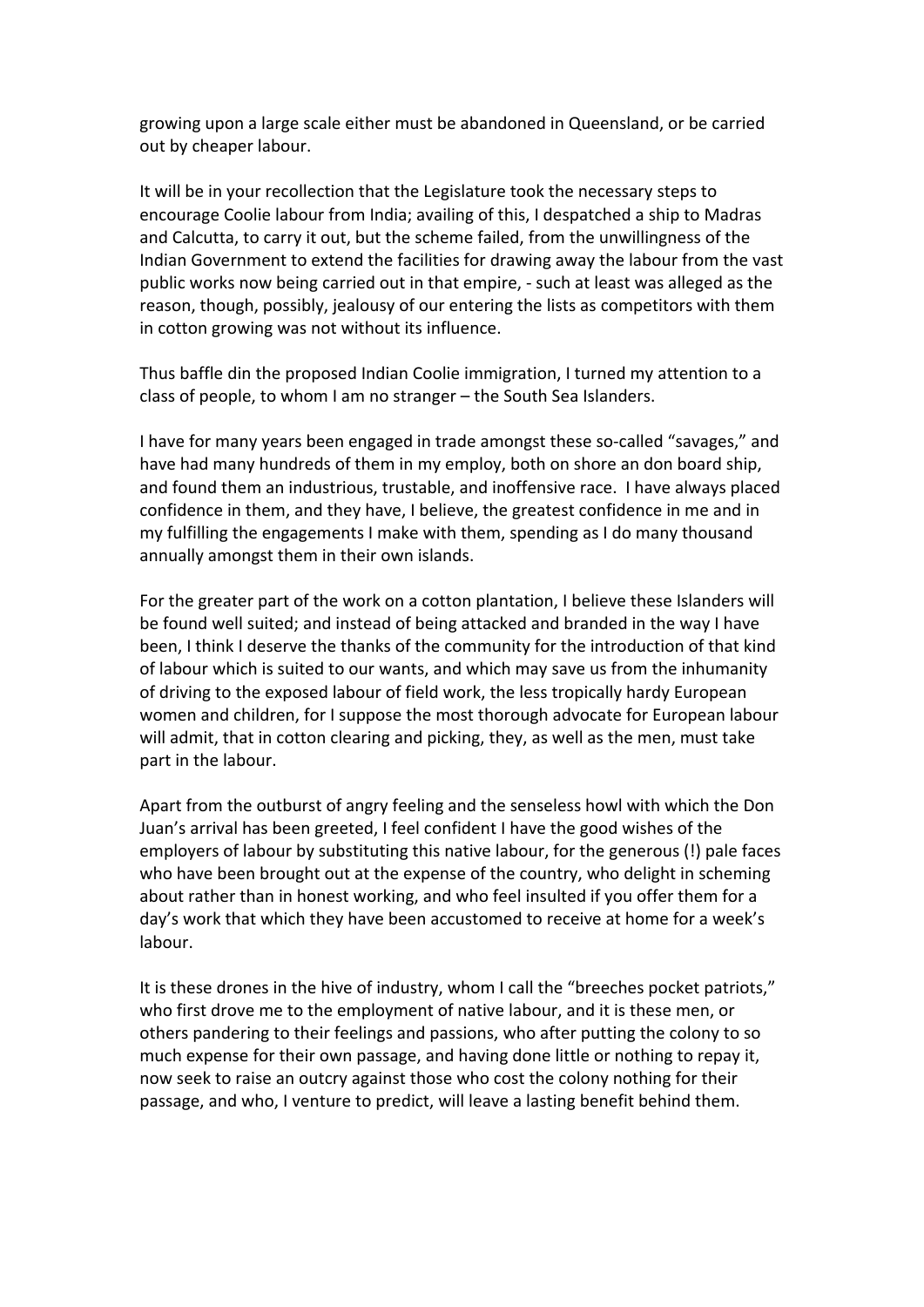The questions of any species of slavery or kidnapping of these natives is at once confused by the instructions to the captain of the vessels or the interpreter, and my letter to the missionaries, which I append hereto.

The men thoroughly understand the nature of their contract, both as to their treatment and wages here, and as to my returning them to their own country when their time (which you will observe is only for one year) shall have expired.

It is my intention to preserve in the attempt to grow cotton with this kind of labour, on short agreements; and if the men like the work and country, to try to persuade them to bring their wives with them.

As to the danger expressed by some of the newspaper scribblers, lest the Government be put to enormous expense in the additional police required to keep those "barbarians" in order, I venture to predict that there will be less crime amongst them, if not interfered with by these agitators, than amongst an equal number of European labourers from whatever country they may have been drawn at the public expense.

I have the honour to be, Sir, Your obedient servant.

R. Towns. Sydney, August  $31<sup>st</sup>$ , 1863.

### **The Courier, Tuesday 22 September 1863, page 2**

IMPORTATION OF SOUTH SEA ISLANDERS INTO QUEENSLAND.

(From the Melbourne Age.)

It seems that Australia will be no longer able to upbraid Peru for her current mal‐ practices with unsophisticated South Sea Islanders. The odious traffic begun by the speculators of Lima and Callao, is, shame to say, exciting emulation in one of these British colonies, and an enterprising capitalist of Queensland is so bitten with the beauties of the experiment that he has just introduced a shipload of insular aborigines for his "cotton plantation on the Logan River." The Brisbane Courier tells us that the ship Don Juan recently arrived with sixty‐seven savages from the New Hebrides, consigned to Captain Town; and now that the "ice has been broken" in that quarter, we may expect that other planters will be ready to follow the example. Of course those imports are not "slaves," any more than the islanders consigned to Peru! The enterprising Captain Towns would be as much horrified as his prototypes in Callao at the scandalous imputation. Precisely the same story is paraded as a cloak in both cases. They are merely "apprentices" for a certain period, nothing more; they are to receive wages as free laborers – to the exorbitant amount of 10s. a month; and they – those savages from the New Hebrides, amongst the most primitive and unsophisticated of all the natives of the Pacific – have signed letters of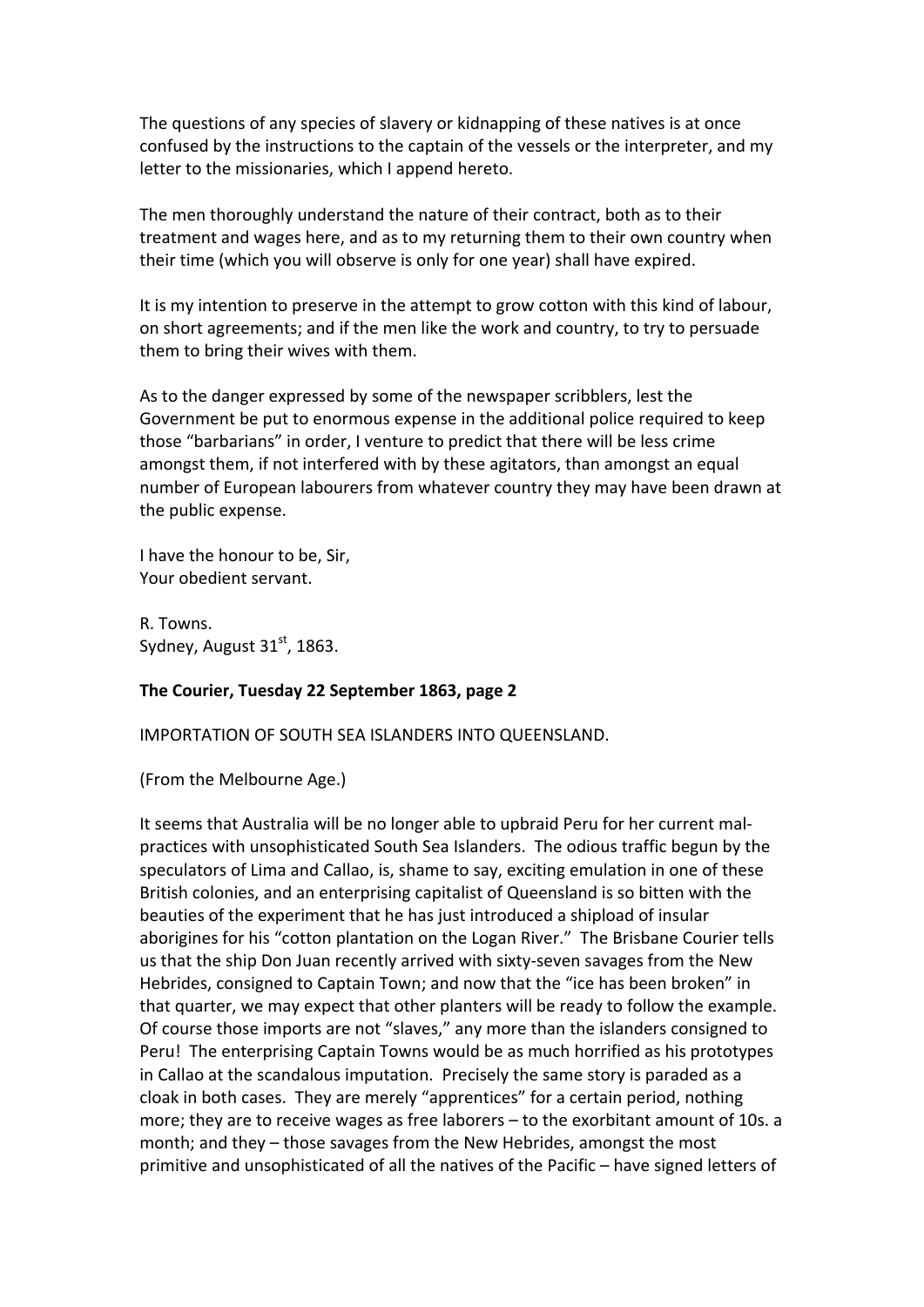agreement binding them to labor in Queensland for twelve months! In a word, there is not a shade of difference between this Australian speculation and the Peruvian one which has created such a furore. There is the same promise of wages, the same impudent burlesque of a legal agreement, and the same affectation of only hiring laborers, when everybody knows that those people have no inducement to leave their islands as laborers, and that they are perfectly incapable of what we call labor. Everyone knows that when a cargo of those people are procured for any such object they must either be got on board ship by force, or else seduced on board by false pretences. They have never worked, in our acceptation of the term, for nature in their country spontaneously, or with the slenderest aid, satisfies their wants, and so when set to work they speedily sink under it. We hear that the great majority of the Polynesians thus brought to Peru have already died off; but what of that – their masters are prepared to supply their places and push the nefarious experiment further. If these new slave dealers must have colored laborers for their plantations, why do they not go in search of coolies? The coolies of Calcutta and Hong Kong are accustomed to toil and not unwilling to emigrate. They would have no more objection to hire with the planters of Queensland and Peru than they have to go to those of Guiana or the Mauritius, if they could obtain from them equal guarantees of faith being preserved. The reason they are not looked for is plain enough; they would require to be treated as free laborers, and not as slaves; they would have to paid; they should be let go at the fixed termination of their service, and be otherwise honestly dealt with; and if these conditions were not complied with, no more of their countrymen would be forthcoming.

Even in a pecuniary point of view, it is almost certain that the infamous scheme will not be found to answer. Fifteen hundred Polynesians, up to the last dates, have been sold in Peru, and they are now nearly all dead. And so, as the attempt is failing of itself, the Government in Lima, which would not interfere before, is at last going through the form of imprisoning a couple of the principal movers, and a report has been circulated that the traffic has reached a close. But it would really seem that all this is only a ruse to lull foreign action, for it is mentioned, on good authority, that the kidnapping vessels from Peru and Chili are still busily at work among the islands, and that the planters have not abandoned the hope of finally succeeding in their experiment. They remember the enormous mortality which attended the introduction of the far hardier negro into America and the West Indies – how an average of 25 per cent, used to die on the passage, and 20 per cent more in the "seasoning," after landing; and they calculate that, by perseverance, they will be able to get a fraction of live bondsmen from those shiploads of miserable Polynesians. But whether they would succeed in their aim or not, it is quite certain that, if they are permitted to pursue it, the inhabitants of the majority of those archipelagos will ere long be wholly swept away. Now that sufficient time has elapsed for the British Government to be fully apprised of what is going on, we may expect that proper steps will be taken to suppress a slave trade which is even more revolting in its features, because entailing a more wholesale loss of life, than that watched by our cruisers on the coast of Guinea. And, if the Queensland Government is willing to disgrace itself by suffering those Peruvian practices to be imitated by some of its own colonists, we may safely say that the Imperial authorities will have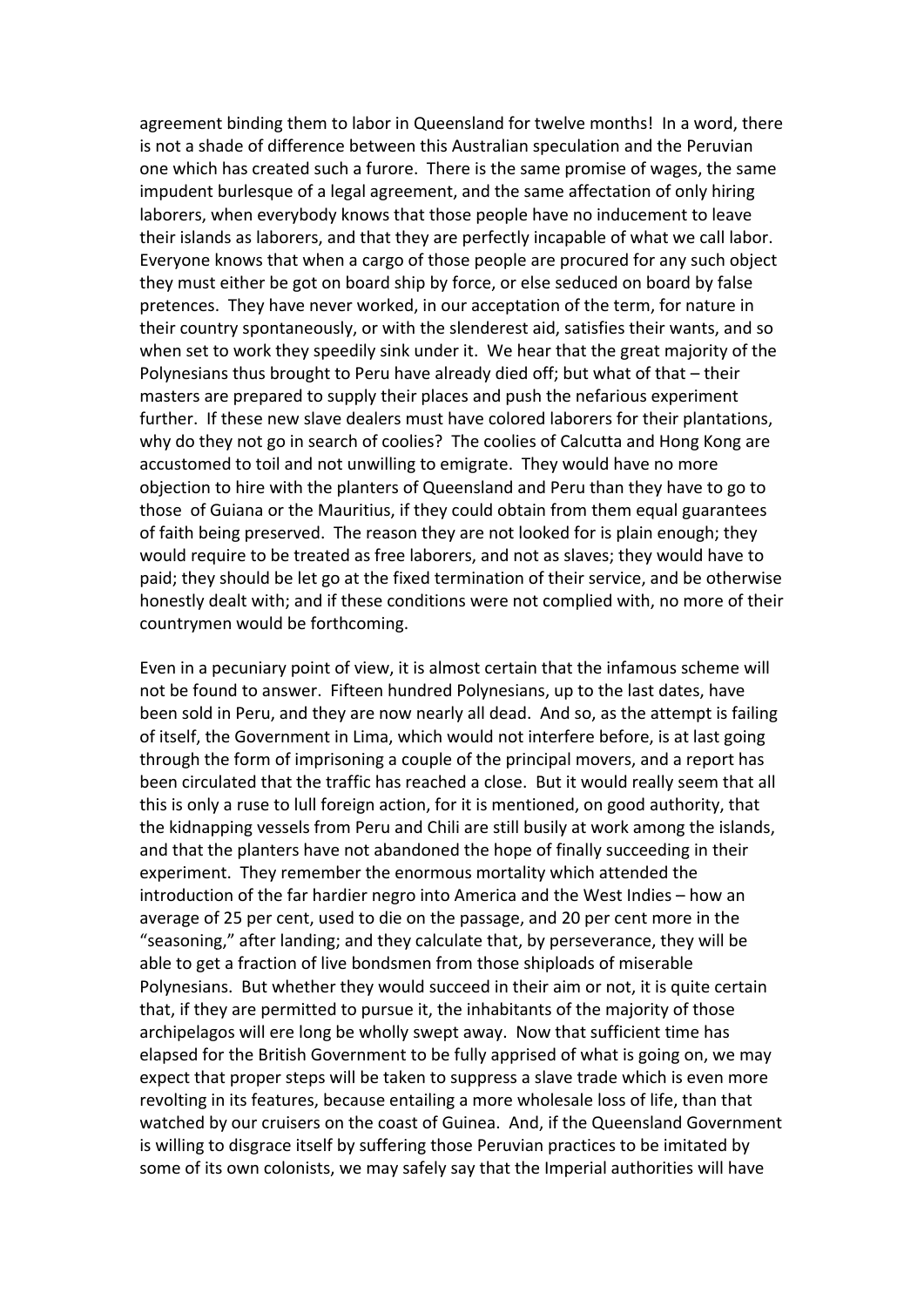the hearty approbation of the colony of Victoria, at any rate, in bringing Queensland to a better sense of her position and duty as a British settlement. Since the Felony Act of 1811 no resident within British dominions has dared to participate openly in a slave trade; and since the Emancipation Act of 1834, purchased with twenty millions of money, no dependency of the British Crown has presumed to revive the institution of slavery. It is not likely, therefore, that England will permit this new attempt to restore the one or the other, on however limited a scale, in whatever disguise, and in however remote a colony. The Queensland Cabinet and Parliament would exhibit discretion, therefore, and a becoming sense of decency and humanity, in promptly dealing with the affair, and not delaying for the interference of Downing‐ street.

### **The Sydney Morning Herald, Monday 28 September 1868 page 3**

POLYNESIAN LABOUR IN QUEENSLAND To the Editor of the Herald

SIR, ‐ The question of continuing to import labourers from the South Sea Islands to develop the resources of Queensland is exciting much discussion. The want of cheap labour for the pastoral districts, the desire to form cotton and sugar plantation, and the large tracts of land to be cleared for these purposes are urged as reasons why cheap labour should be procured, and labourers who can be bound to their masters for a term of years.

The impressions here recorded have been produced by interviews with some of the Polynesian labourers engaged in plantation work and with islanders found in Brisbane and the neighbourhood of Ipswich.

The groups of islands from whence the labourers have been brought to Queensland do not possess very large populations, and the mixed tribes working on several stations show that the recruiting has spread over a considerable number of Islands. On many of these islands there are no missionaries, no white men, and the islanders have been looked upon as savages; so that it is difficult to understand how such people have been made to comprehend the conditions on which they have been induced to come to Queensland.

The natives of Mare (about twenty‐one out of the fifty islanders working on a large sugar plantation) say "their work is very hard, and their clothing insufficient." They begin work at half‐past 6 o'clock a.m., and continue to labour until half‐past 5 in the evening. They are allowed an hour in the middle of the day for dinner. They are lodged in one large shed about 70 feet long and 25 or 30 feet wide. They are employed, under European supervision, in preparing the land for the sugar cane. They use the spade, the pick, and the axe. They are without shoes, and the bare foot is used to force the spade into the ground. There should surely be something to protect the feet of the labourer engaged in spade work.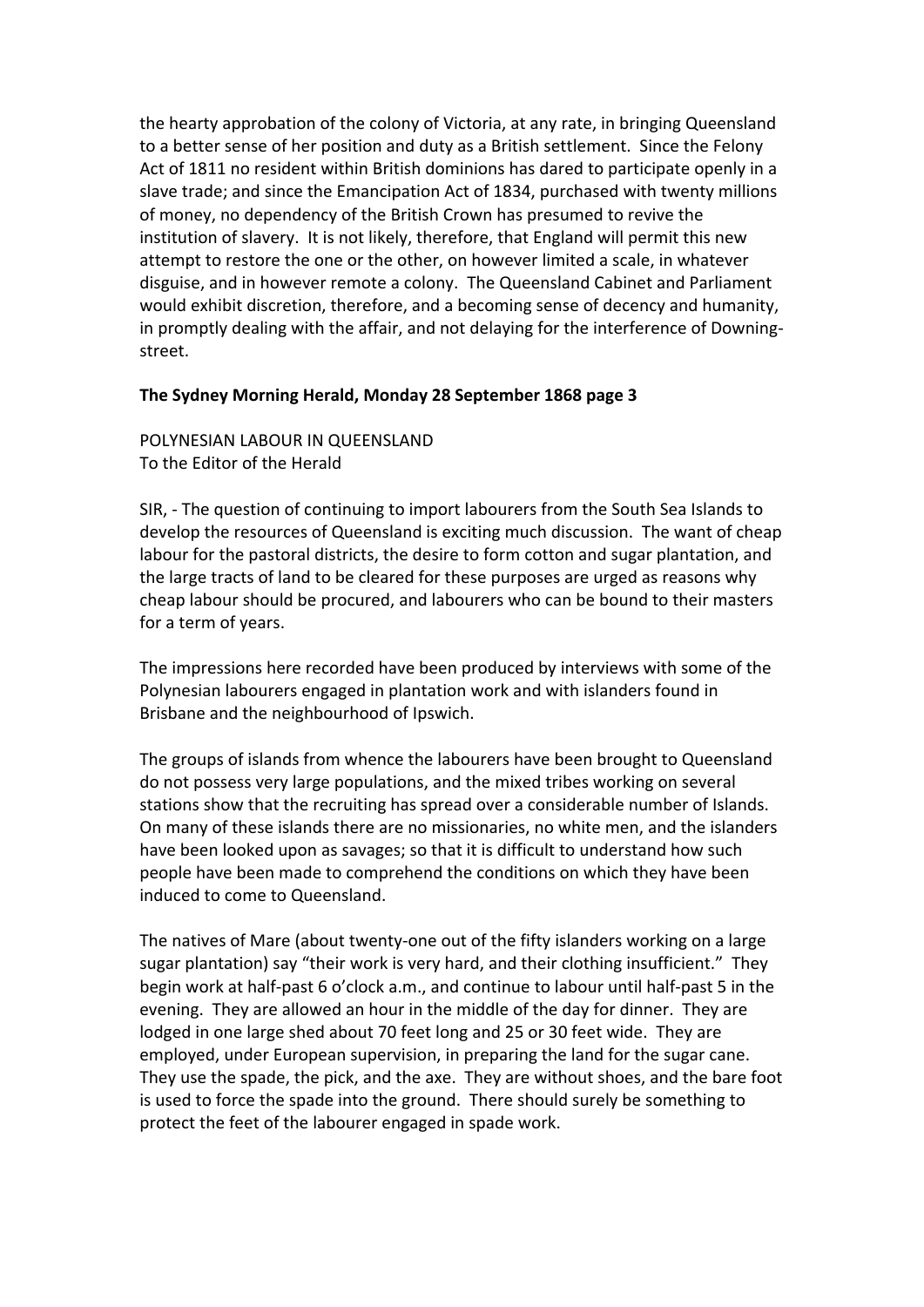The Government scale of allowance for clothing is inadequate, for if an islander keeps a shirt and pair of trousers for Sunday wear, the kind of labour in which many of them are employed will soon destroy the pair of trousers and shirt which are reserved for daily use for 12 months. The islanders we saw were some of them almost naked, and looked worse than they do on their own islands, for a girdle of leaves does afford some protection, and gives a more respectable appearance to a South Sea islander than an old shirt, as the whole of a labourer's dress in a civilized country.

The islanders, from partially Christianised groups, say they have no time for reading except on Sundays. Many of them appeared very young. They all say they had no idea of the sort of life they were coming to when they left their own lands, and they declared that when their term of labour expired they should return with gladness, and would not again venture upon a second engagement.

The Mare me, in the neighbourhood of Ipswich, declare that they were told on board ship before they left the islands, that they were to serve for *one year* only, and that they would have plenty of food and clothing, but when they arrived in Moreton Bay then they were informed that they were engaged for three years. This was a deception; and had they understood that they were to be thirty‐six moon sin Queensland, they would neve have left home.

Five Islanders from a station not far from Brisbane, left their employment, and they were wandering about the streets. These stated that they had given up work because they did not get enough to eat, and that they had not sufficient clothing. These men had been before the Immigration Agent, and their case investigated, and the impression of that officer was that the labourers had no just ground of complaint; but these men said in reply to the statement, that they had received two or three days' rations and consumed them in one day. Sir, that may be true, but hunger was so sharp they had been driven to do so; and they also remarked, if we work hard our stomaches should not be measured, and when we have consumed all our food told to go away – we should go without for a day or two. These men declared they only came for a year. They complain of the treatment they receive from *white* men. They were looked down upon as inferior beings. They said, too, our skins are *black*, but our feelings are like those of *white people*. They are discouraged in working from month to month without receiving any of their wages. Could they have their wages at certain short intervals, and have these wages paid over to a third party on their behalf, they would be more contented. Three years seem a very long time to wait for pay day.

In urging these natives to return to their master, whom they had served for thirteen months, they declared they would rather go to prison than resume their work. Their idea was it would be much better for them to be their own masters, and get 2s. a day in and around Brisbane, than to be bound for three years for 2s 6d. per week and see no wages until their term of engagement had expired. They complain of being misunderstood, and that when they come before the magistrate or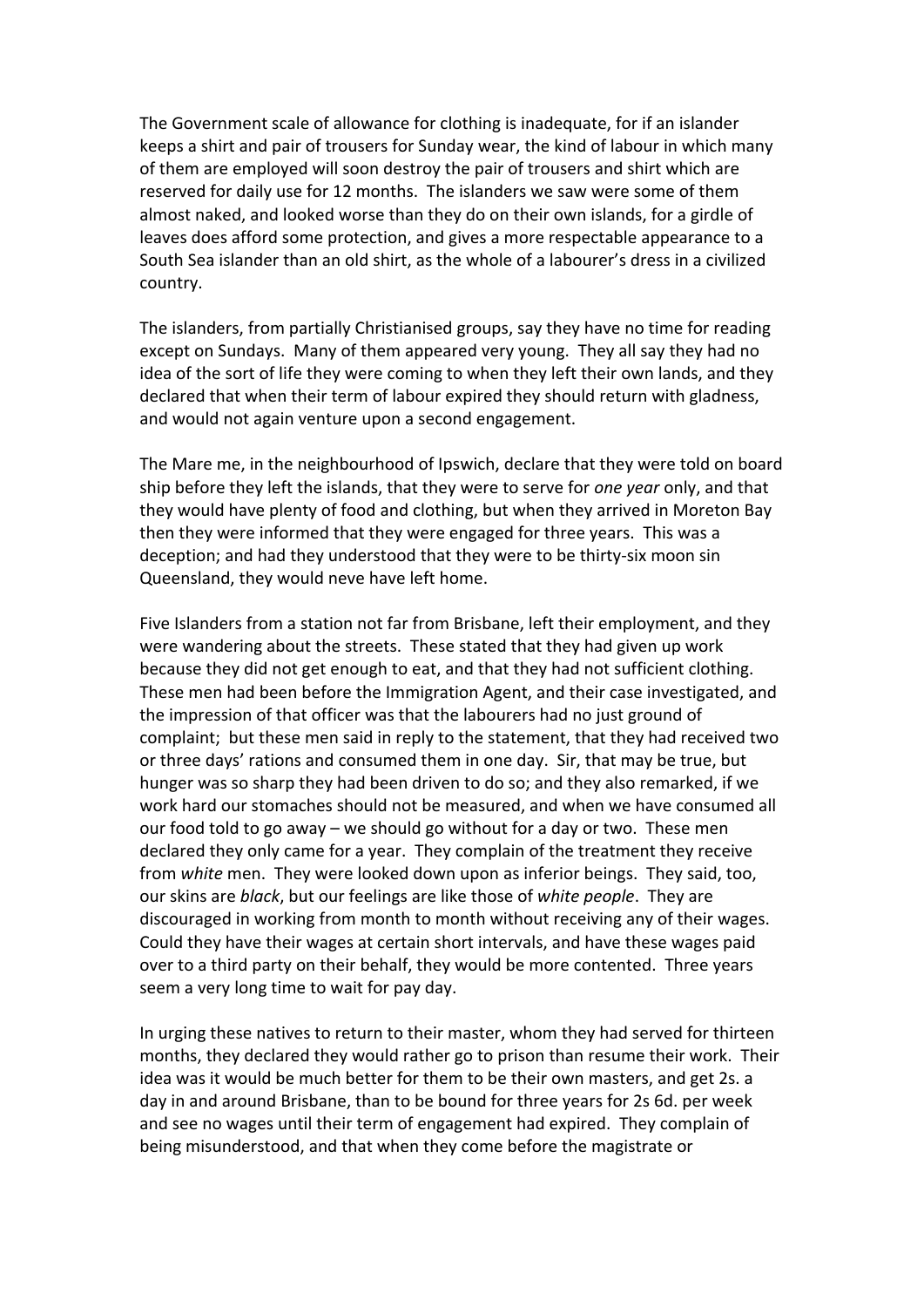Government officer they are filled with fear, and scarcely know what is the right thing to say.

It is evident that in most cases the labourer will not be any better, morally or intellectually, for the change. Many of them soon learn the bad habits of Europeans – to drink when they can get spirituous liquors, and to swear. They are deprived of the means of instruction – and even if a teacher could be found their languages are so diversified it would be a hopeless task.

The demand for labourers will lead men to visit the islands and secure a cargo by any and every means in their power. It appears that already very questionable means have been employed, and the islanders have been induced to come under false pretences.

Who is to test the worth of the agreements when the strange motley groups of islanders are mustered! Who is to stand up for the right treatment of the strangers! Humane masters may wish to do what is just but is it not well known that these islanders fall into the hands of overseers and servants who think the only way to keep the "niggers" in order is a free exhibition of the revolver and a liberal administration of the stock whip, with a good supply of irons.

Were this traffic in human beings in the hands of honourable men (if such could be found to engage in it) it would soon appear a difficult thing to get a ship load of natives to leave their homes for three years, work hard every day, and at the end of their term receive the sum of £18 each.

These islanders will soon learn that they have bound themselves to a slavery of three years through ignorance, and when they understand the current rate of wages paid to station hands, nothing but discontent will be experienced.

The defects of the "Polynesian Labourers' Act" are many, and will at an early date force themselves upon the Queensland Government. There is no proper inspection of the islanders – no adequate medical attendance. The labourers may be subjected to rough surgery and worse medical treatment in times of sickness. The transference of labourers from one master to another is often done without much consideration of the *will* of the islander, and the reconveyance of these people to their respective islands will be a matter of difficulty, unless proper persons are appointed to see the law carried out.

There are in Queensland, no doubt, gentlemen who think this South Sea Island labour may be made available for their plantations and stations, and who would not sanction a wrong thing; but it is a very serious question with those who take a wider view of the worth of these islanders than as so many human machines, to do a certain amount of physical labour at the smallest cost. The islanders in Western Polynesia, on some groups, are in a transition state, and it is far better for the moral, spiritual, and intellectual advancement of these people that they remain on their own islands and develop their own resources and trade with foreign nations, as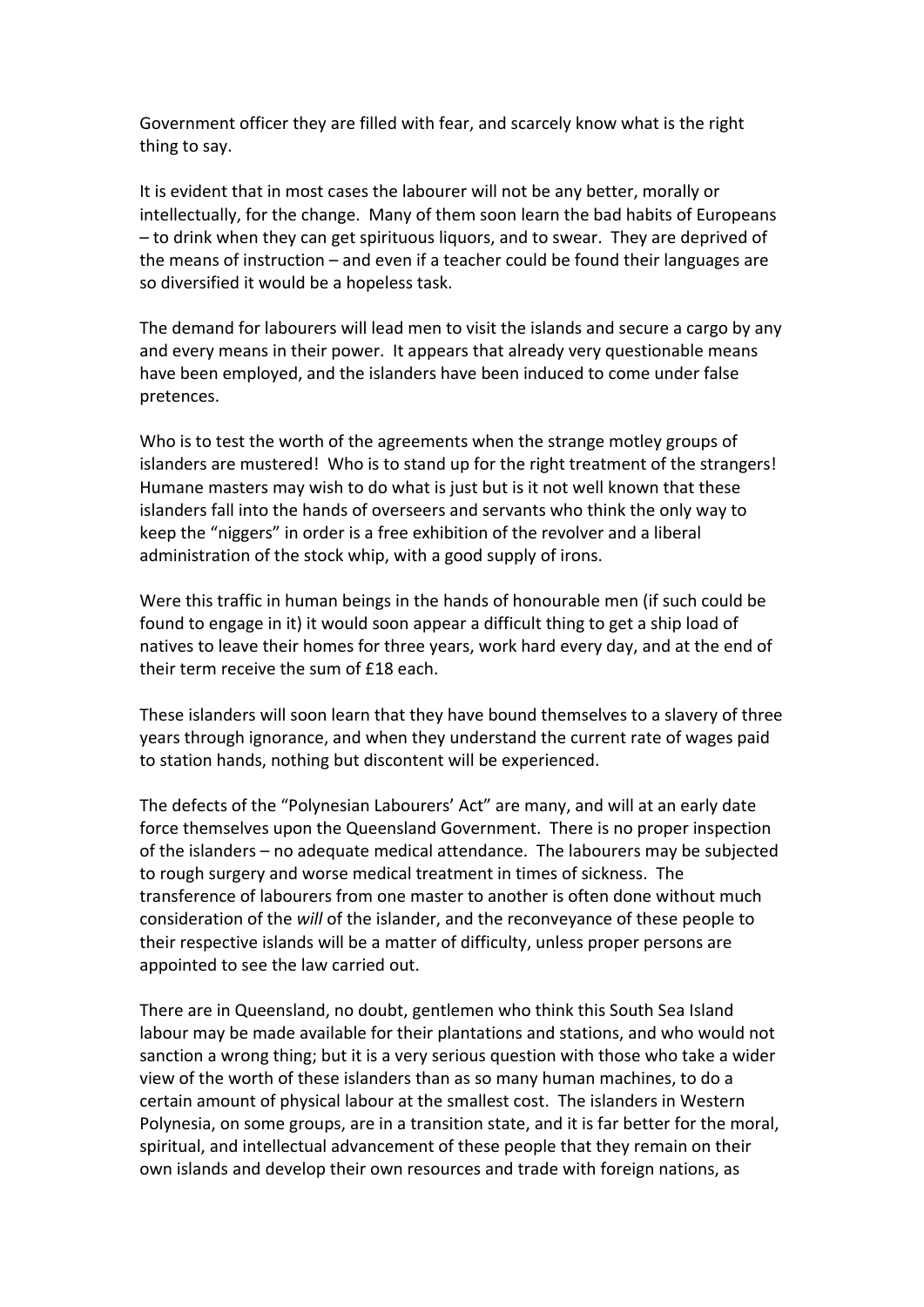opportunity presents, than to remove them now and cut them off from teachers and home and family influences, and bind them for three years to a system which looks very much like slavery in many of its aspects.

The influence of removal upon islanders, never under the teachings of missionaries or affected by civilising powers, yet remains to be seen; but if Tanna is a criterion, we see how in their case the worst vices of foreigner shave been grafted on the native character, and the Tannese, who have had a good deal of intercourse with a certain class of Europeans, seem to be in a worse condition for moral and spiritual enterprise than they were thirty years ago.

If the South Sea Islands are to furnish labourers to meet the demands which the projected cotton and sugar plantations in Queensland, Fiji, and Tahiti are to make, we see serious evils in the future prospects of these lands. The French authorities will no doubt protect the people over whom they claim authority, but the islands in the New Hebrides will be injured for generations to come should this traffic be carried on. These are the impressions made upon one who has had some experience of South Sea Island life, and worked for the moral, intellectual, and spiritual welfare of some of these islanders.

The present rage in Queensland, Fiji, and Tahiti, for this *cheap* labour must be regarded with anxiety, and be carefully watched. It is such an easy thing to be blinded by self‐interest, and to imagine that the *nigger* can be compelled to do what the white man will refuse to do, and that therefore such labour is far better than European labour – more manageable. Yet it will be found in the end that this kind of labour will be very fitful, and a doubtful boon to those who crave it, and the South Sea Islanders will never, for any long period, be obtained as *free* labourers on such terms as will make it worth the while of the capitalist to spend his money upon such a supposed source of wealth.

J. P. Sunderland. Sydney.

# **The Argus. Monday 5 October 1868 page 4**

Some correspondence has been published by the Imperial Parliament, in relation to the introduction of Polynesian labourers into Queensland, which merits attention for a variety of reasons. In the first place, it shows with what alacrity and energy the authorities at the Colonial Office investigate causes of complaint arising in the most distant part of HER MAJESTY'S possessions. In the second place, it proves how eager some of the quasi-religious associations in England are to magnify molehills into mountains, and to impute criminal practices to inculpable people; and, finally, it places before us in a succinct form all that has been done by the Queensland Government for the tutelage and protection of the South Sea Islanders engaged as labourers by the cotton planters of that colony. Most of the correspondence beard date 1867 and 1868; but it is due to Captain TOWNS, who enjoys the distinction of being the pioneer of this industry in Queensland, to say that five years back he submitted to SIR GEORGE BOWEN a detailed statement of the steps taken to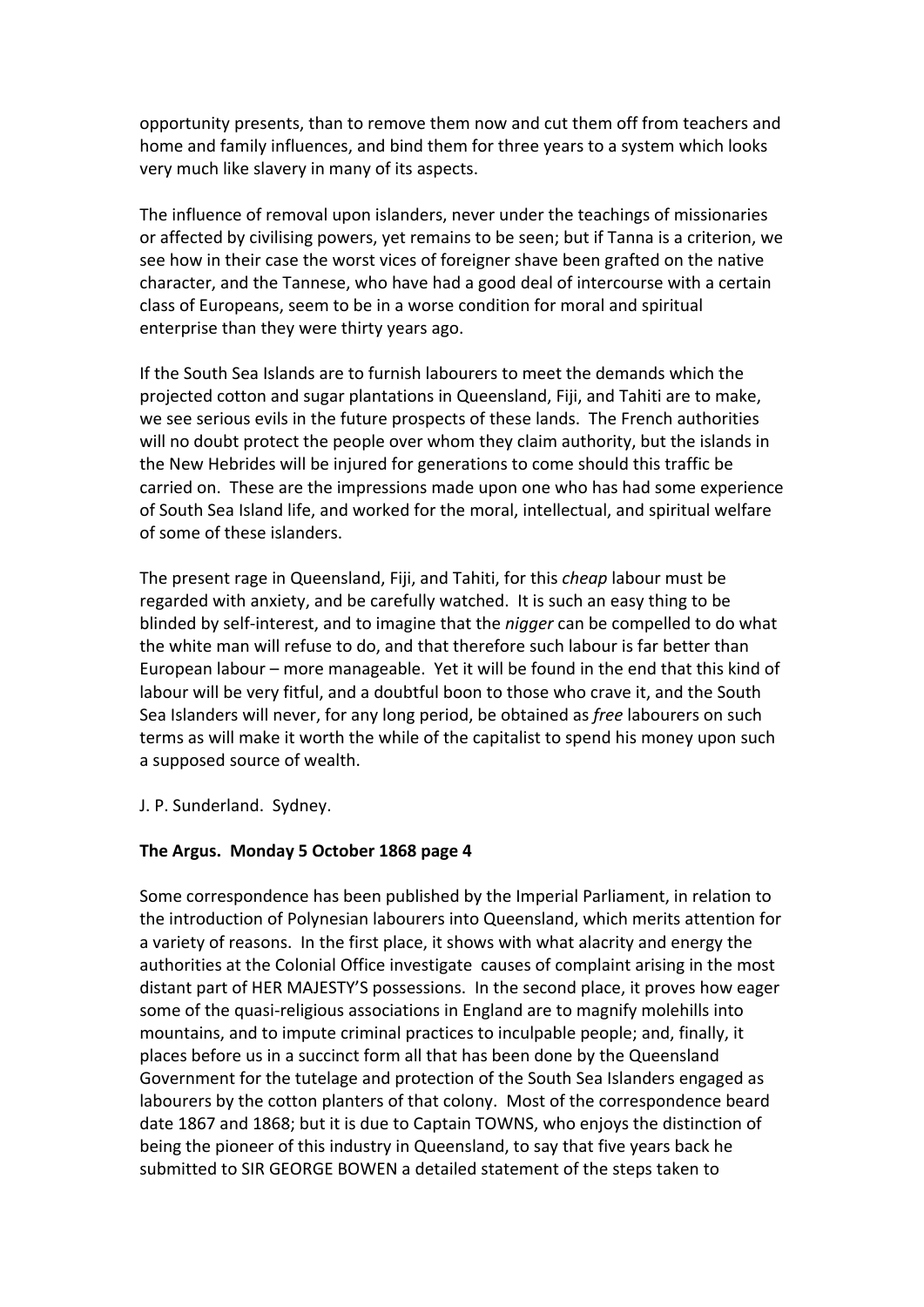introduce the islanders, together with a copy of the agreement he had entered into with them, and of the instructions he had issued to all persons concerned in bringing them over and in superintending their labour. Subsequently, the principle plantations were visited on several occasions by the Governor of Queensland, who reported to the Duke of Buckingham, in despatch dated the  $13<sup>th</sup>$  of July, 1867, that he had found the 160 islanders in the employment of Captain Towns, "well fed, well clothed, and perfectly contented. Many of them," Sir George Bowen went on to say, "are to be soon restored to their homes at the cost of Captain Towns, as the period of their engagements is about to expire; and several of these men stated that they would return to Queensland shortly, and would induce their wives and numbers of their countrymen to accompany them." But in January last certain inhabitants of Brisbane held a meeting, and petitioned the Queen to prohibit what, by a bold figure of speech, they called "this traffic in human beings," and about the same time that this document reached the Colonial Office, the Secretary of the British and Foreign Anti‐Slavery Society addressed a letter to the Duke of Buckingham, averring that South Sea Islanders in considerable numbers had been kidnapped, and forcibly brought into Queensland, and that persons occupying responsible public positions were engaged in the traffic. The Duke requested to be furnished with the authorities upon which such serious allegations were founded; but the society's secretary could refer him to nothing better than certain papers which had been laid before the Legislative Assembly of Queensland. These fail to afford any support to the charges referred to, and Mr. Adderley administered a temperate and dignified rebuke to the mouthpiece of the society for putting forth such groundless accusations.

Among those whom the Duke of Buckingham communicated for the purpose of ascertaining whether there was any, and if so what amount of, truth in these random statements about a revival of the slave trade by British subjects in the South Pacific, was Captain LUCE, of H.M. ship Esk, and that officer gave it as his conviction that labour traffic between the South Sea Islands and Queensland would be carried on with justice, and would prove beneficial to the labourers themselves. The Acting‐ Governor of Queensland has also assured the Colonial Office that there is no legitimate pretext for the fears professed to be entertained by the Brisbane petitioners, and that the South Sea Islanders in that colony are perfectly exempt "from any treatment which by any stretch of the imagination can be termed slavery." In fact, so well satisfied are the first comers with their general condition and prospects, that they have been the means of inducing several hundreds of their fellow-country-men to follow them. Seeing this, and anticipating a steady influx of Polynesians to keep pace with the equally steady expansion of the cotton‐planting and sugar‐growing industries in Queensland, the Legislature of that colony, in March last, passed an act "to regulate and control the introduction and treatment of Polynesian labourers." It is comprehensive in its provisions and stringent in character: and the emigration commissioners to whom it was referred by the Colonial Office, for their opinion upon it, write: "If properly carried out, it will provide an effectual protection against fraud or force in the collection of the people, against abuses on the voyage, against their ill‐treatment during the period of their engagement; and against their unfair retention after their engagements are completed." Upon the general question of introducing these labourers into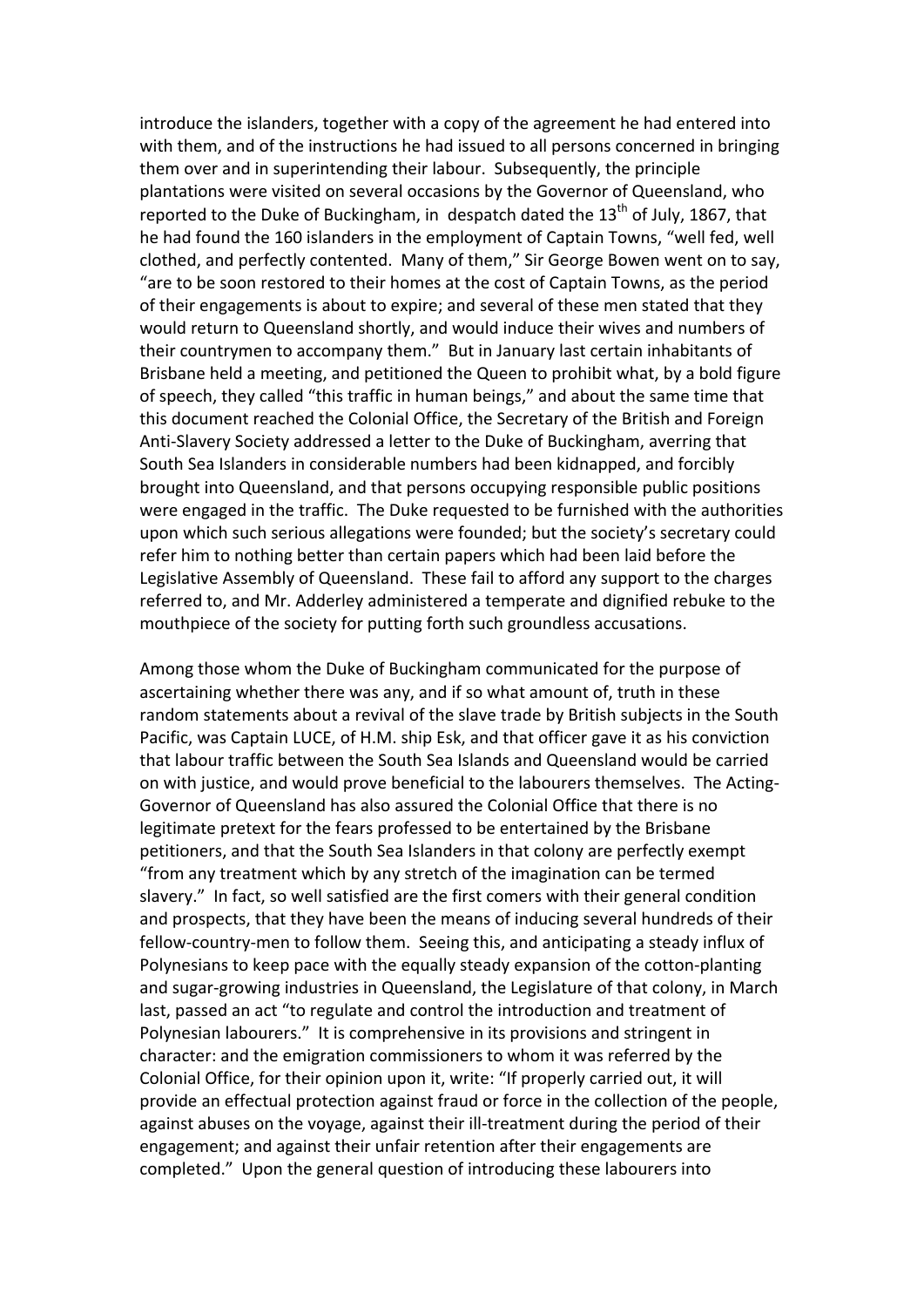Queensland, the emigration commissioners offer the following remarks:‐ "As far as the immigrant is concerned, it would be useless to deny that it may be attended with some disadvantage; but that, on the whole, a race of so low a type as natives of the New Hebrides must derive great benefit from being brought into contact with a purer morality and a higher civilisation cannot be questioned. The apprehension of the inhabitants of Queensland of the effect on the colony of introducing so uncivilised a population, would be not unreasonable, if large numbers were likely to be introduced; but that is altogether improbable, and the Executive would, under the proposed bill, always have the power of placing a limit on the number."

Subject to these restrictions, and vigilantly protected and regulated by the law, the immigration of South Sea Islanders into Queensland will facilitate the cultivation of tropical produce, which it would be hopeless to attempt to raise by the labour of Europeans; since the latter could not pursue out‐of‐doors occupations under a torrid sun in the height of summer. As to the Polynesians "supplanting the British labourers" and "reducing to destitution and inactivity the working classes of the colony," in the manner spoken of by the Brisbane petitioners, the arrant nonsense of the assumption is beneath contempt. Every bale of cotton, every cask of sugar, and every hogshead of rum exported from Queensland will provide means of employment for the European population, and at the same time increase that local capital which is the wage‐fund of the whole community. The natural capabilities of that country are no doubt very great; but their effectual development will depend quite as much upon the cultivation of articles for which the soil and climate are peculiarly adapted as upon the pursuit of industries to which the white settlers have been habituated in more temperate regions.

### **The Maitland Mercury & Hunter River General Advertisers, Saturday 12 September 1868, page 5**

THE SLAVE TRADE IN QUEENSLAND.—The Brisbane Courier publishes a letter from Mr. William Brookes of Brisbane, which contains some astounding revelations respecting the manner in which the traffic in South Sea Islanders is carried on in order to supply the demands of the labor market in Queensland. The inquiries of Mr. Brooks relate principally to the circumstances connected with the voyage of the brig Syren, which arrived in Moreton Bay on the 2nd January in the present year ; he gives in full the statement of Ishmael Williams, the cook and steward of that vessel, and he verifies that statement, to a great extent by comparison with official records. It appears then, that at the time of the arrival of the Syren she had ninety‐one islanders on board ; there being a good deal of sickness among them they were landed, by advice of the health officer, at Stradbroke Island, where twenty‐four of them died in about a month. Respecting the way in which the Syren procured her human cargo ,the cook, Williams, says that on arriving at Lefu three men were induced to come on board under the impression that they would receive from £2 to £3 per month in Sydney. At Tanna six men were brought on board, ostensibly to inspect the ship, but when they were got into the hold they were kept there; these men were decoyed by the aid of a chief named Brown, whose services were procured for a musket and a piece of red calico. At Mallicolo twenty‐one natives